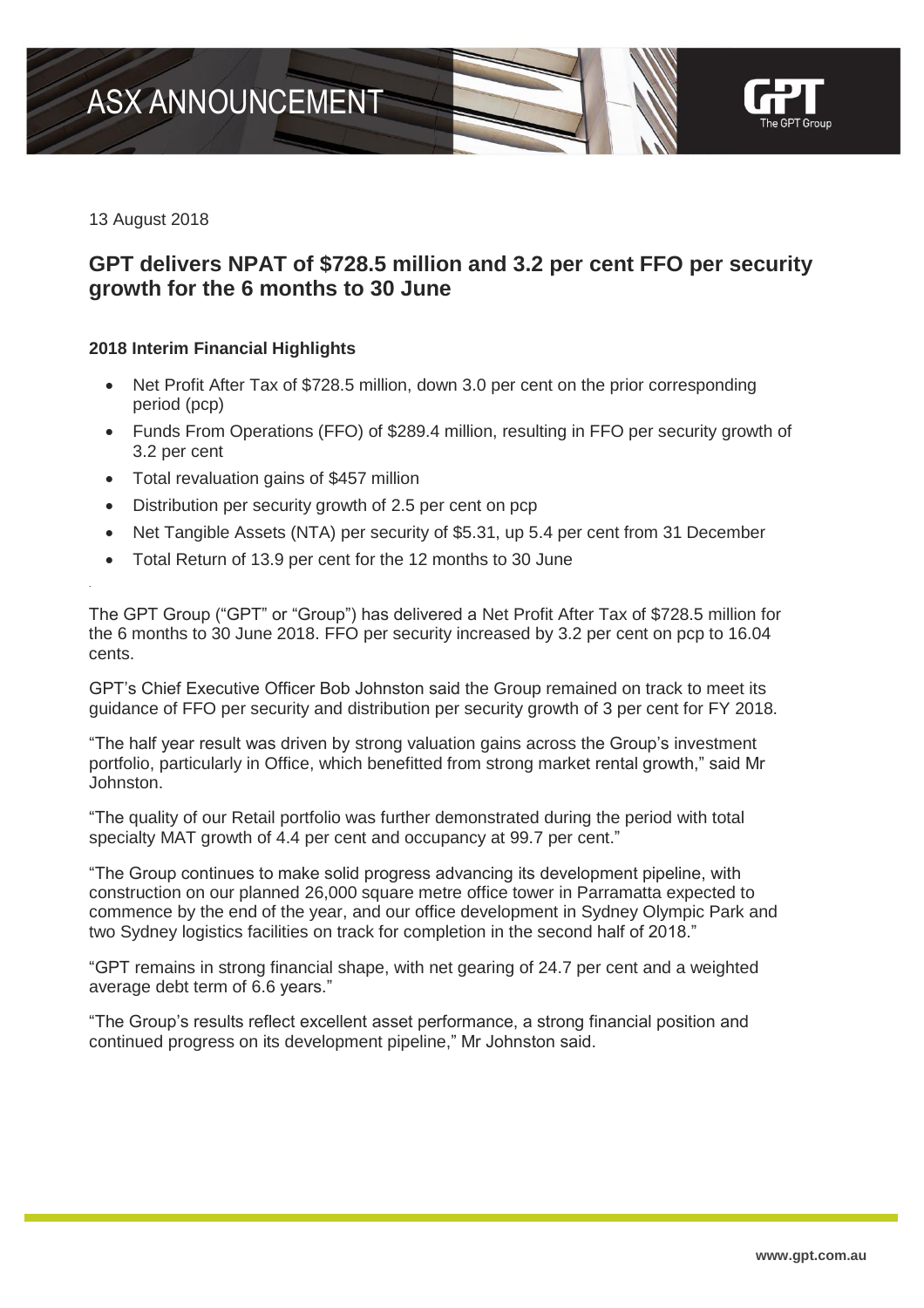# **1H18 Portfolio Highlights**

- Total Portfolio Return (unlevered) for the 12 months to 30 June of 11.5 per cent
- Portfolio occupancy of 97.4 per cent and like for like income growth of 3.9 per cent
- Rental growth underpins \$377.9 million valuation gain in Office portfolio
- Total retail specialty sales growth of 4.4 per cent for 12 months to 30 June
- Acquired a new logistics complex at Sunshine in Melbourne for \$74 million

### **Retail**

The Retail portfolio produced like-for-like income growth of 2.3 per cent for the half, with total specialty sales growth of 4.4 per cent for the 12 months to 30 June. The portfolio continues to achieve a high level of sales productivity, with specialty sales at \$11,404 per square metre, up 2.7 per cent on pcp.

Property Net Income for the 6 months rose 3.2 per cent to \$156.8 million, with Rouse Hill Town Centre, Melbourne Central and Charlestown Square being the strongest performing assets. The portfolio recorded a valuation gain of \$53.5 million for the period.

During the 6 months, average fixed rental increases of 4.8 per cent and an average term of 4.8 years on new leases were achieved, with 48 new retail brands introduced to the portfolio.

The \$420 million expansion of Sunshine Plaza, in which GPT has a 50 per cent interest, is due for completion in the second quarter of 2019. Good progress has been made in securing retail tenants for the expansion, with 75 per cent of the leasing deals completed for the development.

### **Office**

The Office portfolio delivered 5.5 per cent like-for-like income growth for the 6 months to 30 June, with Net Operating Income increasing 4.4 per cent to \$132.9 million in the half compared to the previous corresponding period.

The Office team executed 53,300 square metres of leases during the period, with a further 28,600 square metres of terms agreed. Occupancy was 96.6 per cent at 30 June.

The portfolio recorded a \$377.9 million valuation gain during the half, which was largely driven by the increase in market rents in Sydney. The largest valuation increases included Australia Square (up 17.3 per cent), 1 Farrer Place (up 11.9 per cent), 2 Park Street (up 10.2 per cent) and MLC Centre (up 8.1 per cent) in Sydney.

Terms have been agreed for a pre-commitment tenant for 13,600 square metres, or 51 per cent, of the net lettable area of the proposed office tower at 32 Smith Street, Parramatta. Construction work is expected to commence on the development during the second half, subject to the signing of the pre-commitment lease.

GPT is on track to complete its 15,700 square metre A Grade office building at 4 Murray Rose, Sydney Olympic Park in October 2018, which has the NSW Rural Fire Service as its major tenant.

The Group expects further valuation growth in the Sydney and Melbourne office markets as a result of the strong market fundamentals.